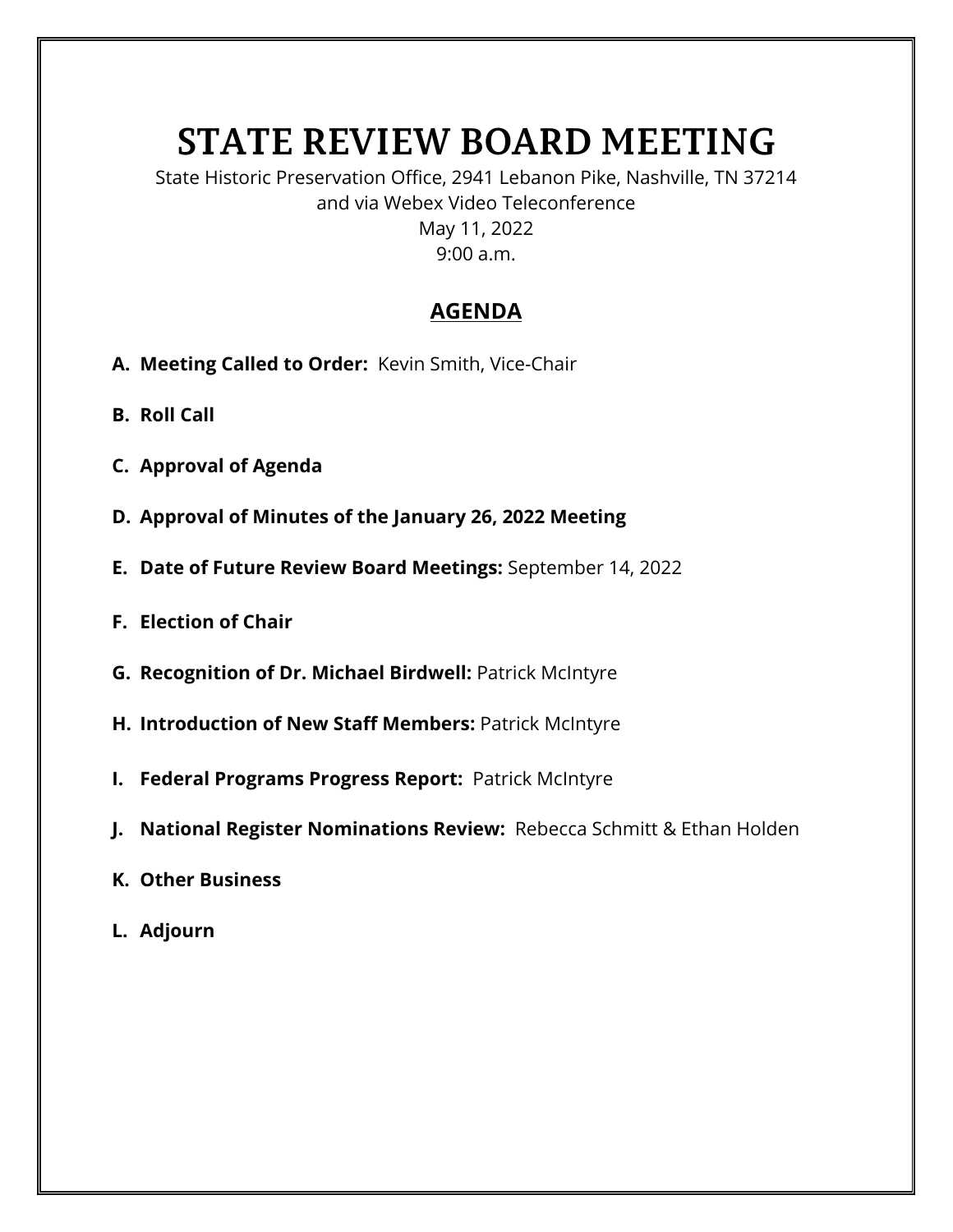

## **STATE REVIEW BOARD LIST OF NATIONAL REGISTER NOMINATIONS May 11, 2022**

## **NOMINATIONS**

| <b>Cannon County</b>                       | <b>Lincoln County</b>                                                                            |
|--------------------------------------------|--------------------------------------------------------------------------------------------------|
| 1. Auburntown Gym                          | 5. Gill Farm                                                                                     |
| <b>Dickson County</b>                      | <b>Shelby County</b>                                                                             |
| 2. Montgomery Bell CCC Camp SP-<br>5/NP-15 | 6. Central Gardens Historic District<br>(Additional Documentation &<br><b>Boundary Increase)</b> |
| <b>Grundy County</b>                       |                                                                                                  |
|                                            | 7. Ernest C. Withers House                                                                       |
| 3. Highlander Folk School Library          | 8. Parkview Hotel                                                                                |
| <b>Hamilton County</b>                     |                                                                                                  |
| 4. Ridgedale Lodge                         |                                                                                                  |
| <b>REMOVALS &amp; REASSESSMENTS</b>        |                                                                                                  |
| <b>Benton County</b>                       | <b>Maury County</b>                                                                              |
| 1. John Rushing Farm                       | 4. Derryberry House                                                                              |
| <b>Carroll County</b>                      | <b>Shelby County</b>                                                                             |
| 2. Hillsman House                          | 5. LeMoyne Gardens Public<br><b>Housing Project</b>                                              |
| <b>Dickson County</b>                      |                                                                                                  |
|                                            | <b>Williamson County</b>                                                                         |
| 3. Peter Paul Shule Barn                   |                                                                                                  |
|                                            | 6. Liberty Hill School                                                                           |

**7. Joseph Scales House**